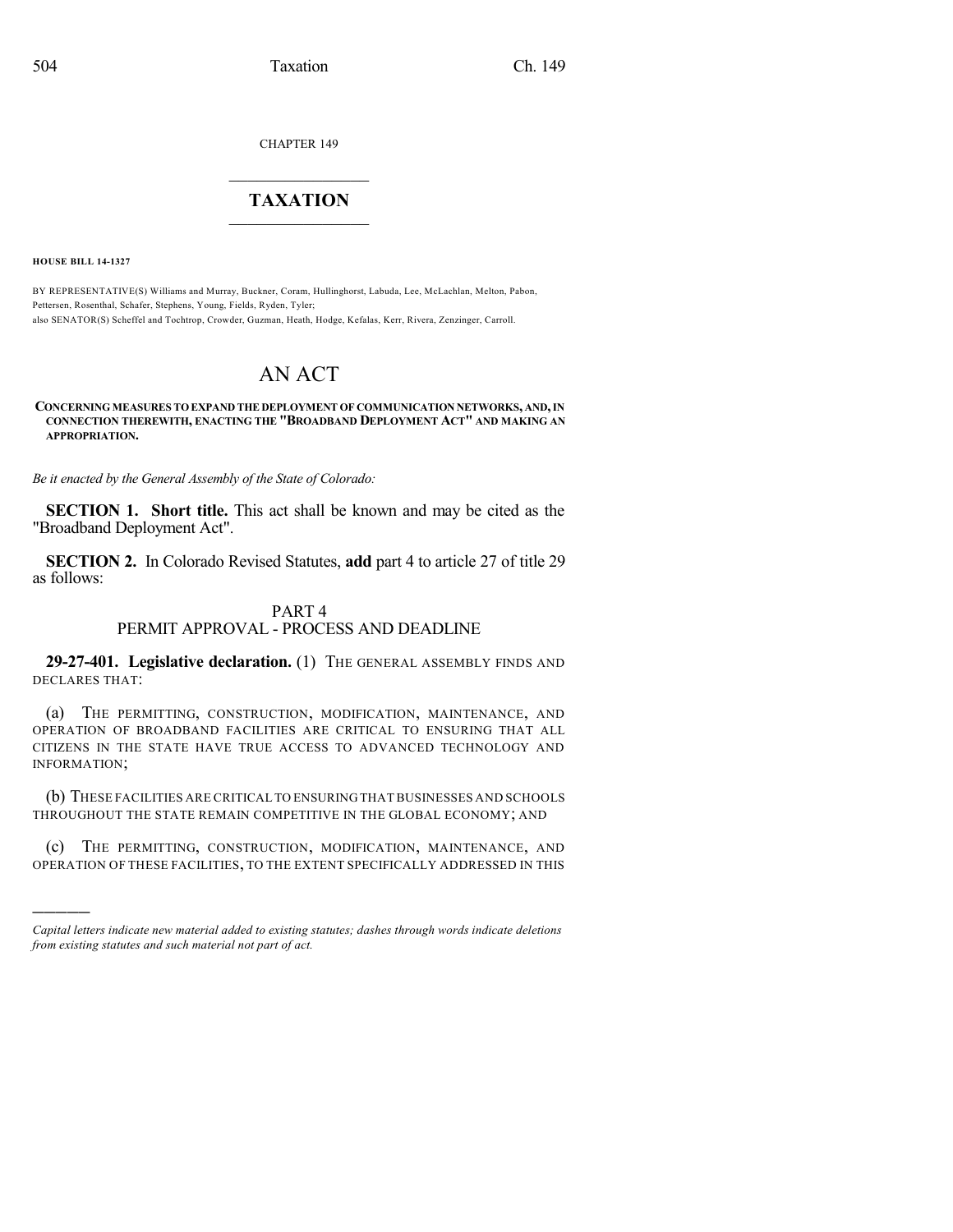PART 4, ARE DECLARED TO BE MATTERS OF STATEWIDE CONCERN AND INTEREST.

**29-27-402. Definitions.** AS USED IN THIS PART 4, UNLESS THE CONTEXT OTHERWISE REQUIRES:

(1) "BROADBAND FACILITY" MEANS ANY INFRASTRUCTURE USED TO DELIVER BROADBAND SERVICE OR FOR THE PROVISION OF BROADBAND SERVICE.

(2) "BROADBAND SERVICE" HAS THE SAME MEANING AS SET FORTH IN 7 U.S.C. SEC. 950bb (b) (1) AS OF THE EFFECTIVE DATE OF THIS SECTION, AND FOR THE PURPOSES OF THIS SECTION INCLUDES:

(a) "CABLE SERVICE", AS DEFINED IN 47U.S.C. SEC. 522(6) AS OF THE EFFECTIVE DATE OF THIS SECTION;

(b) "TELECOMMUNICATIONS SERVICE", AS DEFINED IN 47 U.S.C. SEC. 153 AS OF THE EFFECTIVE DATE OF THIS SECTION; AND

(c) "WIRELESS SERVICE", WHICH MEANS DATA AND TELECOMMUNICATIONS SERVICES, INCLUDING COMMERCIAL MOBILE SERVICES, COMMERCIAL MOBILE DATA SERVICES, UNLICENSED WIRELESS SERVICES, AND COMMON CARRIER WIRELESS EXCHANGE ACCESS SERVICES, AS ALL OF THESE TERMS ARE DEFINED BY FEDERAL LAW AND REGULATIONS.

(3) "COLLOCATION" MEANS THE MOUNTING OR INSTALLATION OF BROADBAND SERVICE EQUIPMENT ON A TOWER, BUILDING, OR STRUCTURE WITH EXISTING BROADBAND SERVICE EQUIPMENT FOR THE PURPOSE OF TRANSMITTING OR RECEIVING RADIO FREQUENCY SIGNALS FOR COMMUNICATIONS PURPOSES.

(4) "SMALL CELL FACILITY" MEANS EITHER:

(a) A PERSONAL WIRELESS SERVICE FACILITY AS DEFINED BY THE FEDERAL "TELECOMMUNICATIONSACT OF 1996", AS AMENDED AS OF THE EFFECTIVE DATE OF THIS SECTION; OR

(b) A WIRELESS SERVICE FACILITY THAT MEETS BOTH OF THE FOLLOWING QUALIFICATIONS:

(I) EACH ANTENNA IS LOCATED INSIDE AN ENCLOSURE OF NO MORE THAN THREE CUBIC FEET IN VOLUME OR, IN THE CASE OF AN ANTENNA THAT HAS EXPOSED ELEMENTS, THE ANTENNA AND ALL OF ITS EXPOSED ELEMENTS COULD FIT WITHIN AN IMAGINARY ENCLOSURE OF NO MORE THAN THREE CUBIC FEET; AND

(II) PRIMARY EQUIPMENT ENCLOSURES ARE NO LARGER THAN SEVENTEEN CUBIC FEET IN VOLUME. THE FOLLOWING ASSOCIATED EQUIPMENT MAY BE LOCATED OUTSIDE OF THE PRIMARY EQUIPMENT ENCLOSURE AND, IF SO LOCATED, IS NOT INCLUDED IN THE CALCULATION OF EQUIPMENT VOLUME: ELECTRIC METER, CONCEALMENT, TELECOMMUNICATIONS DEMARCATION BOX, GROUND-BASED ENCLOSURES,BACK-UP POWER SYSTEMS,GROUNDINGEQUIPMENT,POWER TRANSFER SWITCH, AND CUT-OFF SWITCH.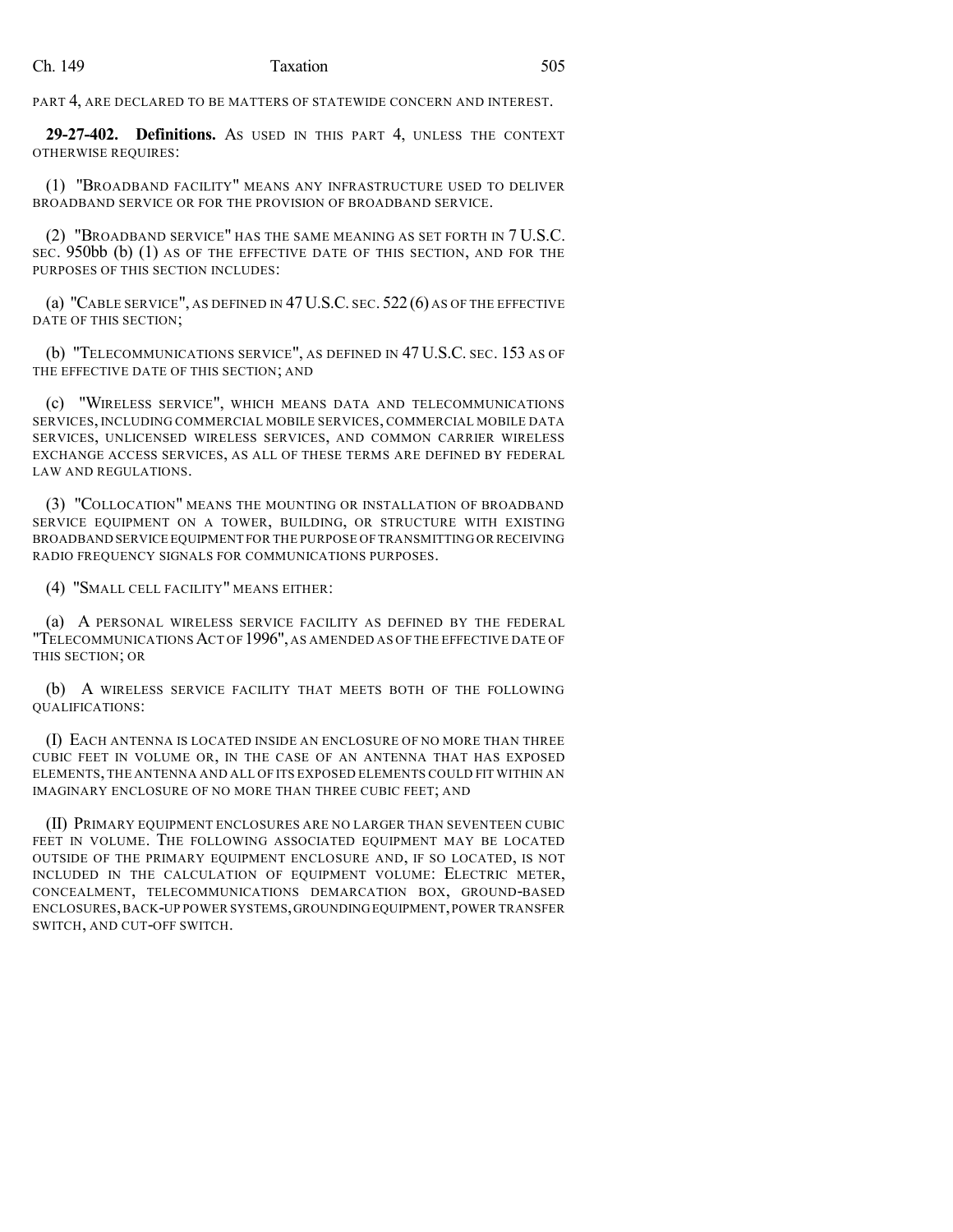(5) "SMALL CELL NETWORK" MEANS A COLLECTION OF INTERRELATED SMALL CELL FACILITIES DESIGNED TO DELIVER WIRELESS SERVICE.

(6) "STRUCTURE" MEANS ANY FACILITY, TOWER, POLE, BUILDING, OR OTHER STRUCTURE CONSTRUCTED FOR THE SOLE OR PRIMARY PURPOSE OF SUPPORTING BROADBAND FACILITIES OR WIRELESS SERVICE FACILITIES.

(7) "WIRELESS SERVICE FACILITY" MEANS A FACILITY FOR THE PROVISION OF WIRELESS SERVICES.

**29-27-403. Permit - approval - deadline - exception.** (1) A LOCAL GOVERNMENT MAY TAKE UP TO:

(a) NINETY DAYS TO PROCESS A COMPLETE APPLICATION THAT INVOLVES A COLLOCATION OF A TOWER, BUILDING, STRUCTURE, OR REPLACEMENT STRUCTURE; OR

(b) ONE HUNDRED FIFTY DAYS TO PROCESS A COMPLETE APPLICATION THAT INVOLVES A NEW STRUCTURE OR A NEW WIRELESS SERVICE FACILITY OTHER THAN A COLLOCATION.

(2) THE TIME IT TAKES FOR AN APPLICANT TO RESPOND TO THE FIRST REQUEST FOR ADDITIONAL INFORMATION WILL NOT COUNT TOWARD THE APPLICABLE DEADLINE SET FORTH IN SUBSECTION (1) OF THIS SECTION ONLY IF THE LOCAL GOVERNMENT NOTIFIES THE APPLICANT WITHIN THIRTY DAYS AFTER THE INITIAL FILING THAT THE APPLICATION IS INCOMPLETE.ALL OTHER REQUESTS FOR ADDITIONAL INFORMATION COUNT TOWARD SUCH DEADLINES.

(3) AN APPLICANT AND A LOCAL GOVERNMENT MAY MUTUALLY AGREE THAT AN APPLICATION MAY BE PROCESSED IN A LONGER PERIOD THAN SET FORTH IN SUBSECTION (1) OF THIS SECTION.

**29-27-404. Permit process.** (1) FOR SMALL CELL NETWORKS INVOLVING MULTIPLE INDIVIDUAL SMALL CELL FACILITIES WITHIN THE JURISDICTION OF A SINGLE LOCAL GOVERNMENT, THE LOCAL GOVERNMENT SHALL ALLOW THE APPLICANT, AT THE APPLICANT'S DISCRETION, TO FILE A CONSOLIDATED APPLICATION AND RECEIVE A SINGLE PERMIT FOR THE SMALL CELL NETWORK INSTEAD OF FILING SEPARATE APPLICATIONS FOR EACH INDIVIDUAL SMALL CELL FACILITY.

(2) IF A WIRELESS SERVICE PROVIDER APPLIES TO COLLOCATE SEVERAL WIRELESS SERVICE FACILITIES WITHIN THE JURISDICTION OF A SINGLE LOCAL GOVERNMENT, THE LOCAL GOVERNMENT SHALL:

(a) ALLOW THE APPLICANT, AT THE APPLICANT'S DISCRETION, TO FILE A SINGLE SET OF DOCUMENTS THAT WILL APPLY TO ALL THE WIRELESS SERVICE FACILITIES TO BE SITED; AND

(b) RENDER A DECISION REGARDING ALL THE WIRELESS SERVICE FACILITIES IN A SINGLE ADMINISTRATIVE PROCEEDING, UNLESS LOCAL REQUIREMENTS CALL FOR AN ELECTED OR APPOINTED BODY TO RENDER SUCH DECISION.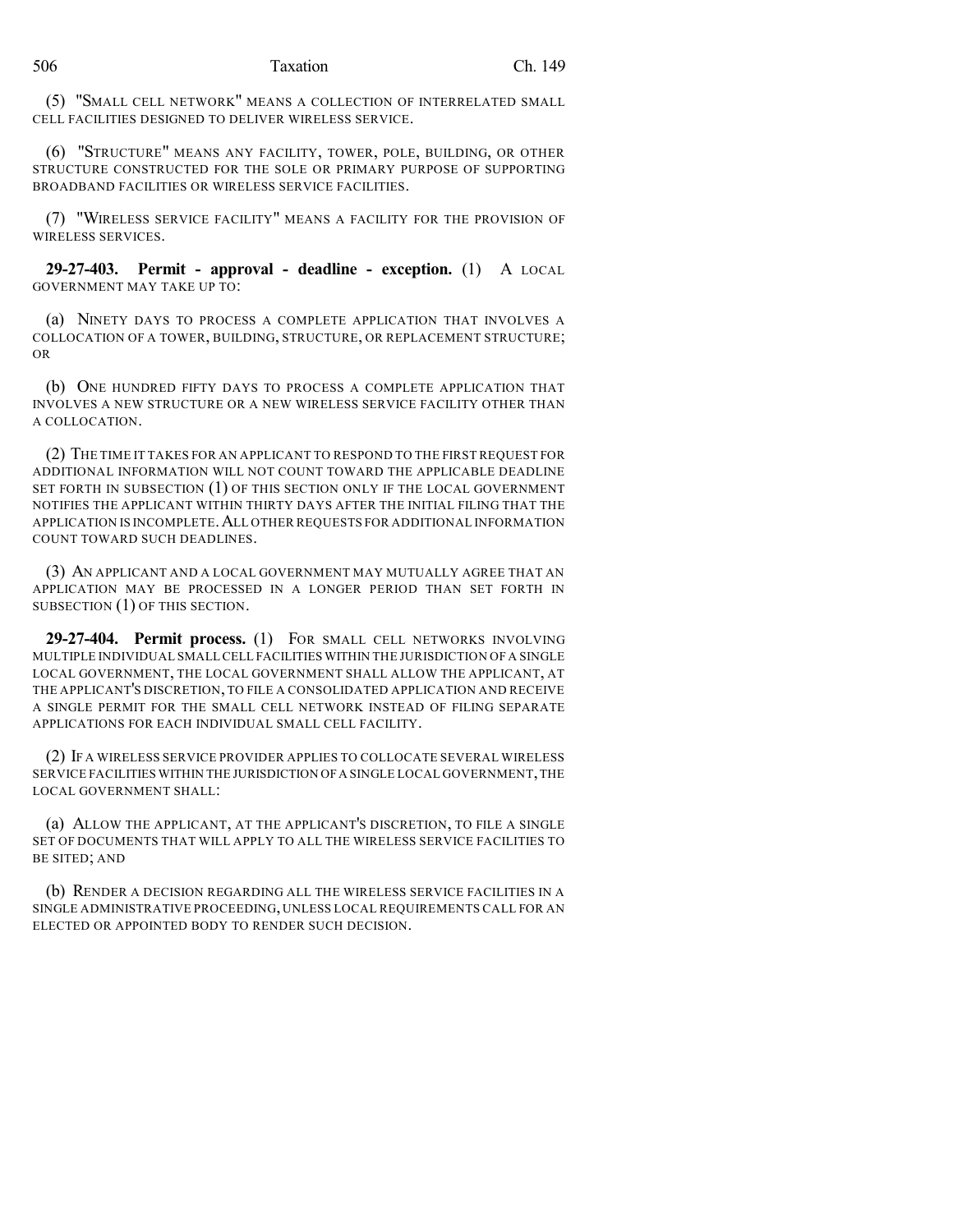**SECTION 3.** In Colorado Revised Statutes, 38-5.5-102, **amend** (1); and **add** (1.2), (1.3), and (1.7) as follows:

**38-5.5-102. Definitions.** As used in this article, unless the context otherwise requires:

(1) "Political subdivision" means a county, city and county, city, town, service authority, school district, local improvement district, law enforcement authority, water, sanitation, fire protection, metropolitan, irrigation, drainage, or other special district, or any other kind of municipal, quasi-municipal, or public corporation organized pursuant to law "BROADBAND" OR "BROADBAND SERVICE" HAS THE SAME MEANING AS SET FORTH IN 7 U.S.C. SEC. 950bb (b) (1) AS OF THE EFFECTIVE DATE OFTHIS SUBSECTION (1),AS AMENDED,AND INCLUDES "CABLE SERVICE",AS DEFINED IN 47 U.S.C. SEC. 522 (6) AS OF THE EFFECTIVE DATE OF THIS SUBSECTION (1), AS AMENDED.

(1.2) "BROADBAND FACILITY" MEANS ANY INFRASTRUCTURE USED TO DELIVER BROADBAND SERVICE OR FOR THE PROVISION OF BROADBAND SERVICE.

(1.3) "BROADBAND PROVIDER" MEANS A PERSON THAT PROVIDES BROADBAND SERVICE, AND INCLUDES A "CABLE OPERATOR", AS DEFINED IN 47 U.S.C. SEC. 522 (5) AS OF THE EFFECTIVE DATE OF THIS SUBSECTION (1.3).

(1.7) "POLITICAL SUBDIVISION" MEANS A COUNTY, CITY AND COUNTY, CITY, TOWN,SERVICE AUTHORITY,SCHOOL DISTRICT,LOCAL IMPROVEMENT DISTRICT,LAW ENFORCEMENT AUTHORITY,WATER,SANITATION,FIRE PROTECTION,METROPOLITAN, IRRIGATION, DRAINAGE, OR OTHER SPECIAL DISTRICT, OR ANY OTHER KIND OF MUNICIPAL, QUASI-MUNICIPAL, OR PUBLIC CORPORATION ORGANIZED PURSUANT TO LAW.

**SECTION 4.** In Colorado Revised Statutes, 38-5.5-103, **amend** (1) as follows:

**38-5.5-103. Use of public highways - discrimination prohibited - content regulation prohibited.** (1) Any domestic or foreign telecommunications provider OR BROADBAND PROVIDER authorized to do business under the laws of this state shall have the right to construct, maintain, and operate conduit, cable, switches, and related appurtenances and facilities along, across, upon, and under any public highway in this state, subject to the provisions of this article and of article 1.5 of title 9, C.R.S.; and the construction, maintenance, operation, and regulation of such facilities, including the right to occupy and utilize the public rights-of-way, by telecommunications providers AND BROADBAND PROVIDERS are hereby declared to be matters of statewide concern. Such facilities shall be so constructed and maintained as not to obstruct or hinder the usual travel on such highway.

**SECTION 5.** In Colorado Revised Statutes, 38-5.5-107, **amend** (1) (b), (2), (3), and (4); and **add** (5), (6), and (7) as follows:

**38-5.5-107. Permissible taxes, fees, and charges.** (1) (b) All fees and charges levied by a political subdivision shall be reasonably related to the costs directly incurred by the political subdivision in providing services relating to the granting or administration of permits. Such fees and charges also shall be reasonably related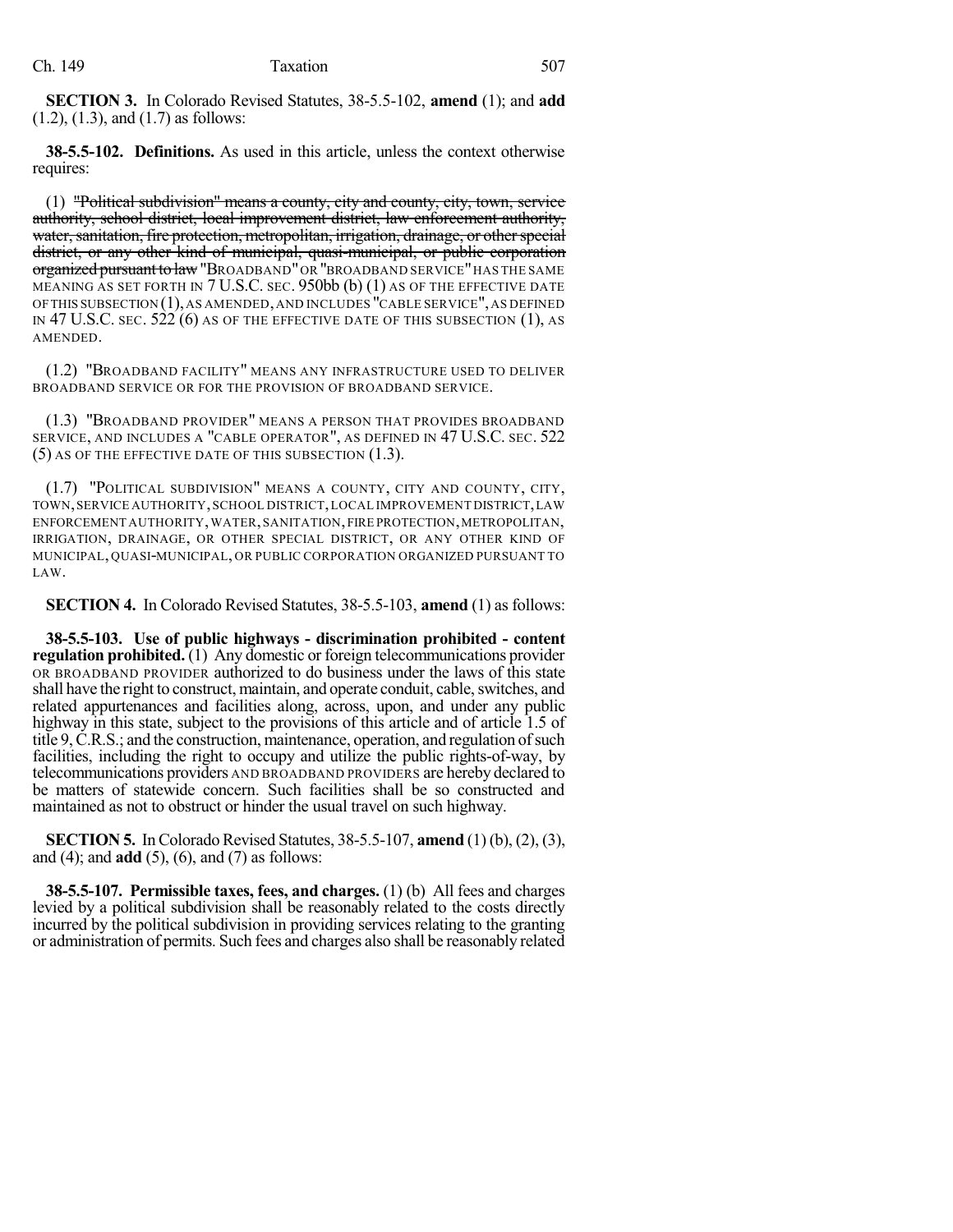#### 508 Taxation Ch. 149

in time to the occurrence of such costs. In any controversy concerning the appropriateness of a fee or charge, the political subdivision shall have the burden of proving that the fee or charge is reasonably related to the direct costs incurred by the political subdivision. All costs of construction shall be borne by the TELECOMMUNICATIONS provider OR BROADBAND PROVIDER.

(2) (a) Any tax, fee, or charge imposed by a political subdivision shall be competitively neutral among telecommunications providers AND BROADBAND PROVIDERS.

(b) Nothing in this article or in article 32 of title 31, C.R.S., shall invalidate a tax or fee imposed if such tax or fee cannot legally be imposed upon another TELECOMMUNICATIONS provider, BROADBAND PROVIDER, orservice because ofthe requirements of state or federal law or because such other provider is exempt from taxation or lacks a taxable nexus with the political subdivision imposing the tax or fee.

(c) If a politicalsubdivision imposes a tax on a TELECOMMUNICATIONS provider OR BROADBAND PROVIDER and such tax does not apply to other providers of comparable telecommunications services OR BROADBAND SERVICES due to the language of the ordinance or resolution that imposes the tax, then the governing body of the political subdivision shall take one of the following two courses of action:

(I) If it can do so without violating the election requirements of section 20 of article X of the state constitution, the governing body shall amend the ordinance or resolution that imposes the tax so as to extend the tax to providers of comparable telecommunications services OR BROADBAND SERVICES; or

(II) If an election is required under section 20 of article X of the state constitution, the governing body shall cause an election to be held in accordance with said section 20 to authorize the extension of the tax to providers of comparable telecommunications services OR BROADBAND SERVICES. If the extension of the tax is not approved by the voters at such election, then the existing tax shall no longer apply to the providers that had been subject to the tax immediately before the election.

(3) Taxes,fees, and chargesimposed shall not be collected through the provision of in-kind services by telecommunications providers OR BROADBAND PROVIDERS, nor shall any political subdivision require the provision of in-kind services as a condition of consent to use a highway.

(4) The terms of all agreements between political subdivisions and telecommunications providers OR BROADBAND PROVIDERS regarding use of highways shall be matters of public record and shall be made available upon request pursuant to article 72 of title 24, C.R.S.

(5) NOTHING IN THIS SECTION AFFECTS THE MANNER IN WHICH THE PROPERTY TAX ADMINISTRATOR VALUES A PUBLIC UTILITY UNDER ARTICLE 4 OF TITLE 39, C.R.S.

(6) NOTHING IN THIS ARTICLE AFFECTS THE ABILITY OF A POLITICAL SUBDIVISION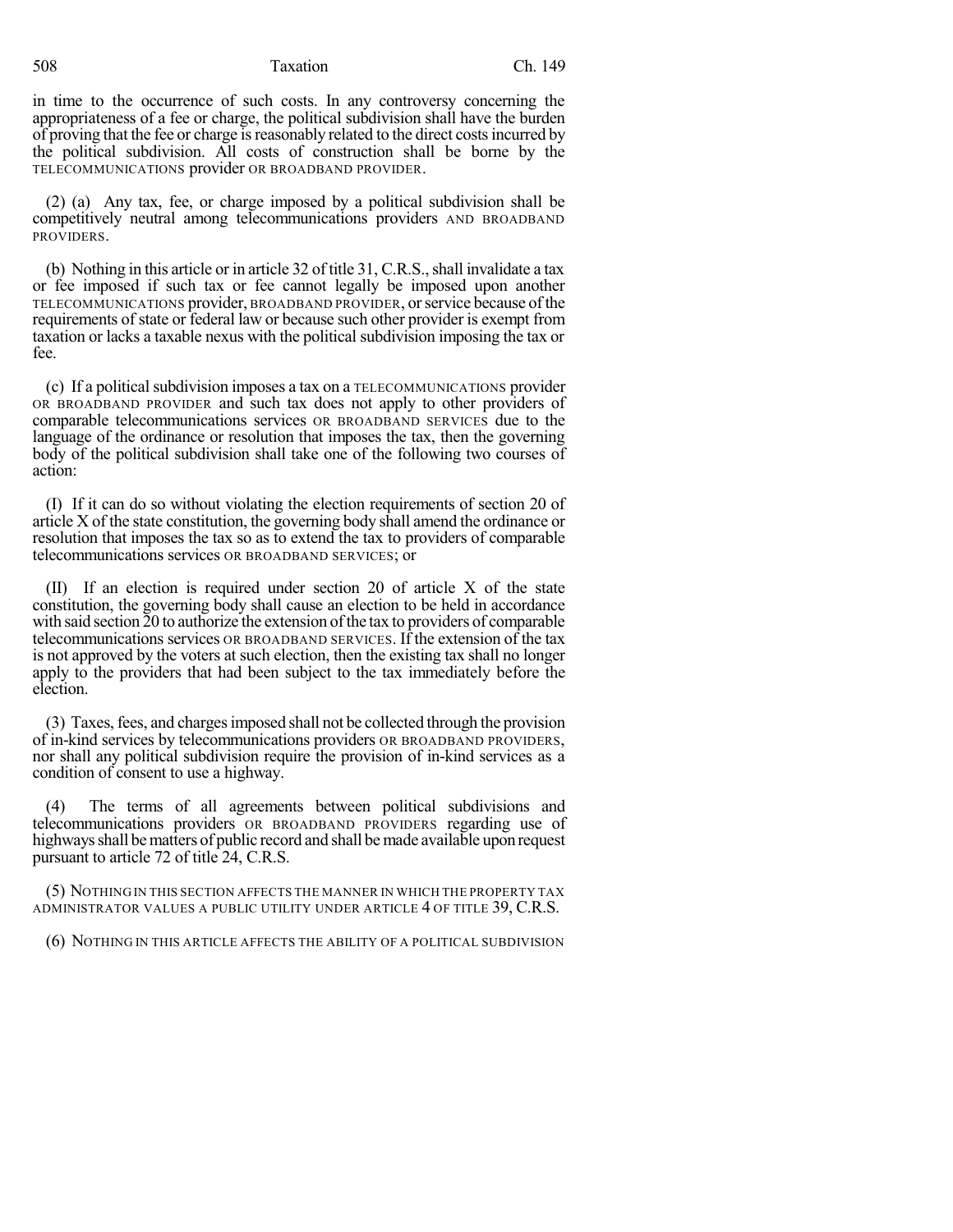#### Ch. 149 Taxation 509

TO REQUIRE AND GRANT A CABLE FRANCHISE TO A CABLE OPERATOR SEEKING TO PROVIDE CABLE TELEVISION SERVICE WITHIN THE POLITICAL SUBDIVISION AND TO OBTAIN ANY CONSIDERATION OR IMPOSE ANY CONDITIONS IN A CABLE FRANCHISE, UNLESS OTHERWISE PROHIBITED BY FEDERAL LAW.

(7) AS USED IN THIS SECTION, "PUBLIC HIGHWAY" OR "HIGHWAY" AS OTHERWISE DEFINED IN SECTION 38-5.5-102 (2), DOES NOT INCLUDE EXCESS AND REMAINDER RIGHTS-OF-WAY UNDER THE DEPARTMENT OF TRANSPORTATION'S JURISDICTION.

**SECTION 6.** In Colorado Revised Statutes, **add** 38-5.5-109 as follows:

**38-5.5-109. Notice of trenching - permitted access.** (1) (a) THE STATE OR A POLITICAL SUBDIVISION SHALL PROVIDE NOTICE ON A COMPETITIVELY NEUTRAL BASIS TO BROADBAND PROVIDERS OF ANY UTILITY TRENCHING PROJECT THAT IT CONDUCTS, BUT NOTICE IS NOT REQUIRED FOR EMERGENCY REPAIR PROJECTS. THE STATE OR POLITICAL SUBDIVISION SHALL PROVIDE THE NOTICE A MINIMUM OF TEN BUSINESS DAYS PRIOR TO THE START OF THE PROJECT INVOLVING TRENCHING.

(b) THE DEPARTMENT OF TRANSPORTATION SHALL MAINTAIN A PUBLIC LIST OF ALL BROADBAND PROVIDERS THAT WOULD LIKE TO RECEIVE NOTICE OF A UTILITY TRENCHING PROJECT AND THE PROVIDERS' ADDRESSES ON THE WEB SITE IT MAINTAINS. TO BE ELIGIBLE TO RECEIVE NOTICE UNDER PARAGRAPH (a) OF THIS SUBSECTION (1), A BROADBAND PROVIDER MUST REQUEST THE DEPARTMENT OF TRANSPORTATION TO BE INCLUDED IN THE DEPARTMENT LIST. A POLITICAL SUBDIVISION MAY RELY ON THE DEPARTMENT LIST WHEN MAKING ITS NOTIFICATIONS, AND SUCH NOTIFICATIONS MAY BE MADE BY ELECTRONIC MAIL.

(2) (a) FOR ANY TRENCHING PROJECT CONDUCTED BY THE STATE OR A POLITICAL SUBDIVISION,THE STATE OR POLITICAL SUBDIVISION SHALL ALLOW JOINT TRENCHING BY BROADBAND PROVIDERS ON A NONEXCLUSIVE AND NONDISCRIMINATORY BASIS FOR THE PLACEMENT OF BROADBAND FACILITIES, EXCEPT AS SET FORTH IN PARAGRAPH (b) OF THIS SUBSECTION (2). THIS SUBSECTION (2) DOES NOT LIMIT THE ABILITY OF THE STATE, POLITICAL SUBDIVISION, OR ANY PRIVATE ENTITY TO SHARE THE COSTS OF CONSTRUCTION RELATED TO THE TRENCHING PROJECT WITH THE BROADBAND PROVIDER.

(b) THE STATE OR A POLITICAL SUBDIVISION MAY DENY JOINT TRENCHING BY BROADBAND PROVIDERS IF THE JOINT TRENCHING WILL HINDER OR OBSTRUCT HIGHWAY SAFETY OR THE CONSTRUCTION,MAINTENANCE,OPERATIONS,OR RELATED REGULATION OF HIGHWAY FACILITIES OR IF IT IS NOT FEASIBLE BECAUSE IT WILL DELAY THE REPAIR OR CONSTRUCTION OF A POLITICAL SUBDIVISION'S WATER, WASTEWATER, ELECTRICITY, OR GAS LINE OR BECAUSE COLLOCATION WITH A POLITICAL SUBDIVISION'S WATER, WASTEWATER, ELECTRICITY, OR GAS LINE WILL HINDER OR OBSTRUCT THE MAINTENANCE OR OPERATIONS OF A POLITICAL SUBDIVISION'S WATER, WASTEWATER, ELECTRICITY, OR GAS FACILITIES.

(3) (a) NOTHING IN THIS SECTION IS INTENDED TO PREEMPT OR OTHERWISE REPLACE REQUIREMENTS FOR JOINT TRENCHING THAT MAY BE IMPOSED BY A POLITICAL SUBDIVISION.

(b) NOTHING IN THIS SECTION REQUIRES A PRIVATE ENTITY UNDERTAKING A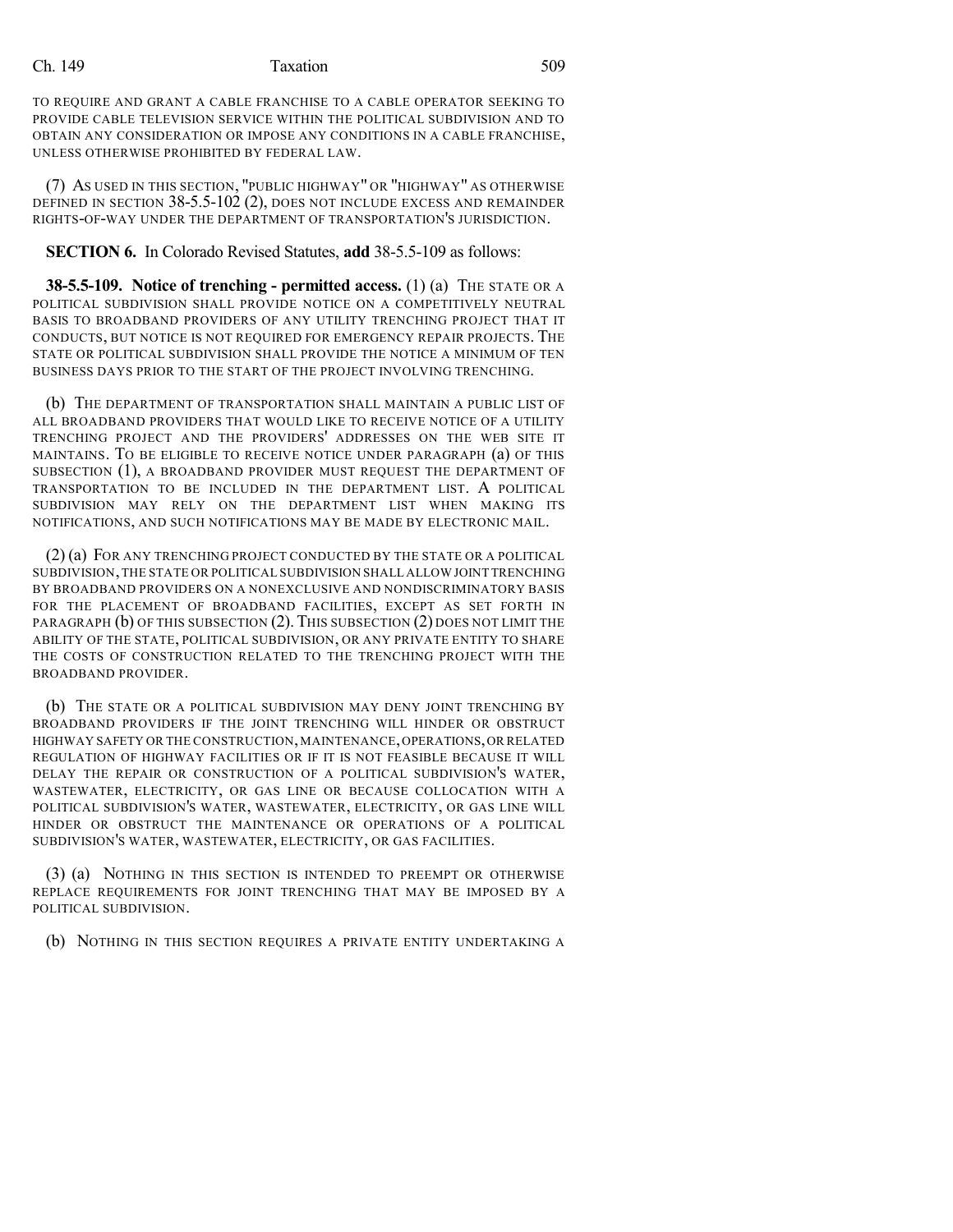TRENCHING PROJECT TO ALLOW A BROADBAND PROVIDER TO PARTICIPATE IN THE TRENCHING PROJECT.

(c) ANY PROVISION IN THIS SECTION THAT CONFLICTS WITH FEDERAL LAW IS UNENFORCEABLE.

(d) NOTHING IN THIS SECTION SHALL BE CONSTRUED TO PREVENT OR DELAY COMMENCEMENT OR PROGRESS OF A CONSTRUCTION,MAINTENANCE,OR TRENCHING PROJECT.

(4) AS USED IN THIS SECTION, "TRENCHING" MEANS A CONSTRUCTION PROJECT IN WHICH A HIGHWAY RIGHT-OF-WAY SURFACE IS OPENED OR REMOVED FOR THE PURPOSE OF LAYING OR INSTALLING CONDUIT, FIBER, OR SIMILAR INFRASTRUCTURE IN EXCESS OF ONE MILE IN LENGTH. "TRENCHING" DOES NOT MEAN ANY OTHER ACTIVITY OR PROJECT FOR THE CONSTRUCTION OR MAINTENANCE, INCLUDING DRAINAGE OR CULVERT WORK, OF A HIGHWAY FACILITY.

**SECTION 7.** In Colorado Revised Statutes, **add** 39-26-129 as follows:

**39-26-129. Refund of property used in rural broadband service - legislative declaration - definitions.** (1) THE GENERAL ASSEMBLY DECLARES THAT THE INTENDED PURPOSE OF THE TAX REFUND CREATED IN THIS SECTION IS TO ENCOURAGE BROADBAND PROVIDERS TO DEPLOY BROADBAND INFRASTRUCTURE IN RURAL AREAS OF THE STATE.

(2) AS USED IN THIS SECTION, UNLESS THE CONTEXT OTHERWISE REQUIRES:

(a) "BROADBAND PROVIDER" MEANS A PERSON THAT PROVIDES BROADBAND SERVICE.

(b) "BROADBAND SERVICE"MEANS ANY COMMUNICATIONS SERVICE HAVING THE CAPACITY TO TRANSMIT DATA TO ENABLE A SUBSCRIBER TO THE SERVICE TO ORIGINATE AND RECEIVE HIGH-QUALITY VOICE, DATA, GRAPHICS, AND VIDEO AT SPEEDS OF AT LEAST FOUR MEGABITS PER SECOND FOR DOWNLOAD AND ONE MEGABIT PER SECOND FOR UPLOAD OR THE FEDERAL COMMUNICATIONS COMMISSION'S DEFINITION OF BROADBAND SERVICE, WHICHEVER IS FASTER.

(c) "TARGET AREA" MEANS THE UNINCORPORATED PART OF A COUNTY OR A MUNICIPALITY WITH A POPULATION OF LESS THAN THIRTY THOUSAND PEOPLE, ACCORDING TO THE MOST RECENTLY AVAILABLE POPULATION STATISTICS OF THE UNITED STATES BUREAU OF THE CENSUS.

(3) EXCEPT AS PROVIDED IN SUBSECTION (5)OFTHIS SECTION, FOR THE CALENDAR YEAR COMMENCING JANUARY 1, 2014, AND FOR EACH CALENDAR YEAR THEREAFTER, A BROADBAND PROVIDER IS ALLOWED TO CLAIM A REFUND OF ALL THE STATE SALES AND USE TAX THE PROVIDER PAYS PURSUANT TO PARTS 1AND 2OF THIS ARTICLE FOR TANGIBLE PERSONAL PROPERTY THAT IS INSTALLED IN A TARGET AREA FOR THE PROVISION OF BROADBAND SERVICE.

(4) TO CLAIM THE REFUND ALLOWED BY SUBSECTION (3) OF THIS SECTION, A TAXPAYER MUST SUBMIT A REFUND APPLICATION TO THE DEPARTMENT OF REVENUE,